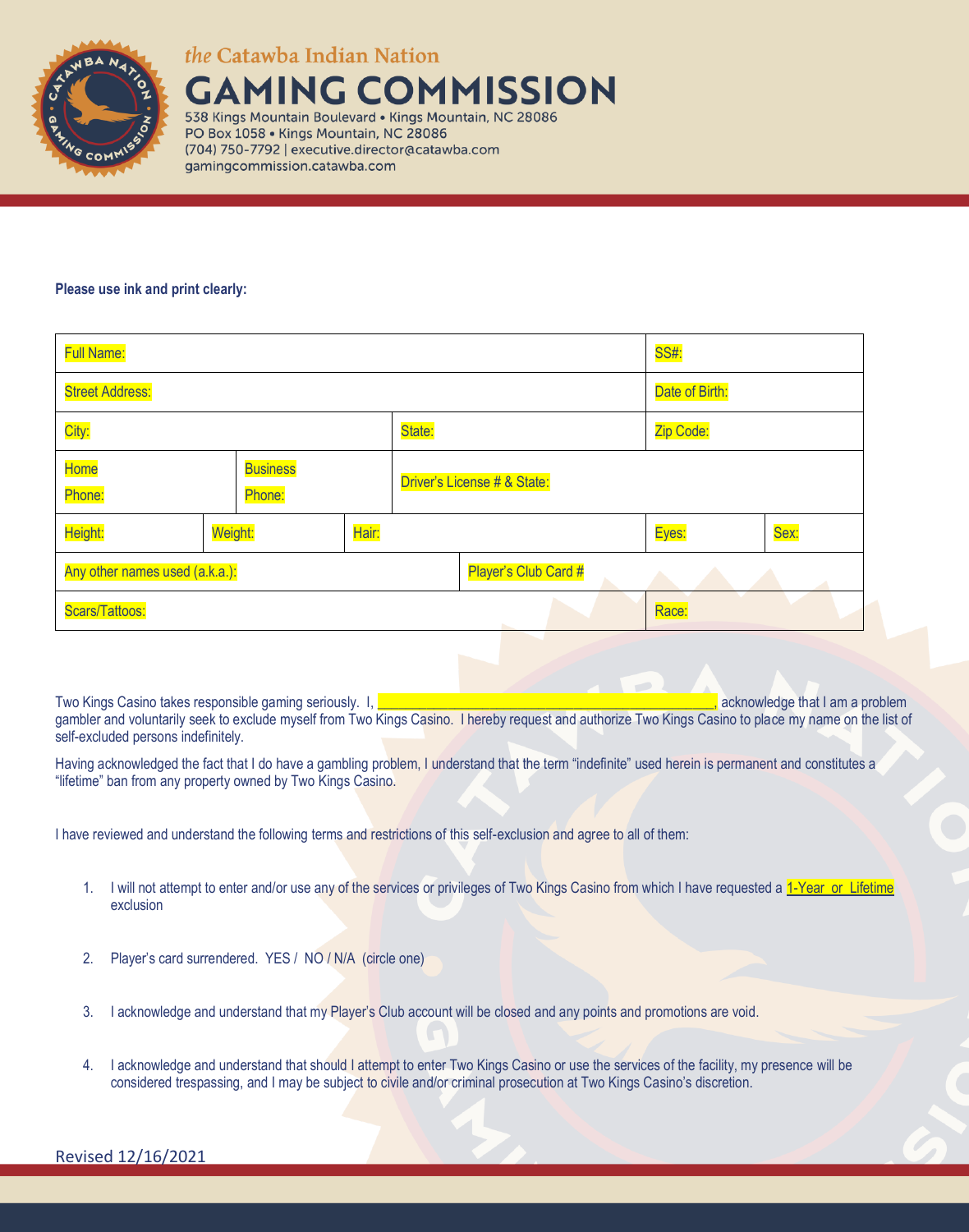

*the* Catawba Indian Nation

**GAMING COMMISSION** 538 Kings Mountain Boulevard . Kings Mountain, NC 28086

PO Box 1058 · Kings Mountain, NC 28086 (704) 750-7792 | executive.director@catawba.com gamingcommission.catawba.com

- 5. I understand that because I have a gambling problem, the ultimate responsibility to restrict my access to Two Kings Casino remains mine alone.
- 6. Two Kings Casino will treat this self-exclusion request confidentially. Such information shall not be disclosed except to Two Kings Casino and the Catawba Nation Gaming Commission for inclusion on their lists, or to appropriate law enforcement agencies, if needed, in the conduct of an official investigation or unless ordered by a court of competent jurisdiction.
- 7. I understand that Two Kings Casino will not knowingly pay any hand-paid jackpots to a person who is on the Two Kings Casino Self-Exclusion List. Any jackpot won by a person on the self-exclusion list shall be donated by Two Kings Casino to a non-profit charitable organization of its choice **Exercise 2008** Choice **Exercise 2008** Change is expected stipulating that you have read item 8 and agree to terms.)
- 8. I acknowledge receipt of problem gambling literature. **Example 20 and 1** (initial here)
- 9. I understand that neither Two Kings Casino nor any employee thereof shall be liable to any self-excluded Person or to any other party in any proceeding. Two Kings Casino nor any employee thereof shall be deemed liable with respect to any Person for any harm, monetary or otherwise, which may arise as a result of:
	- a. The failure of Two Kings Casino to withhold or restore gaming privileges from or to a self-excluded person; or
	- b. Otherwise permitting a self-excluded Person to engage in Gaming Activity at Two Kings Casino while on the list of self-excluded Persons.
	- c. Previously arranged mailings arriving at your postal address prior to this agreement being processed.
- 10. I hereby release and forever discharge the State of North Carolina, the Catawba Nation Gaming Commission, Two Kings Casino, and their respective directors, officers, employees and agents (collectively, the "Released Parties"), from any liability to me and my heirs, administrators, executors and assigns for any harm, monetary or otherwise, which may arise out of or by reason of any act or omission relating to this request for self-exclusion, including (1) its processing or enforcement, (2) the failure of anyone to withhold gaming privileges to me, or the failure of anyone to restore gaming privileges to me, (3) permitting me to engage in gaming activity in a licensed gaming facility while on the list of selfexcluded persons, or (4) disclosure of the information contained in the self-exclusion request or list, except for a willfully unlawful disclosure of such information. I further agree to indemnify and hold harmless the Released Parties to the fullest extent permitted by law for any and all liabilities, judgments, damages, and expenses of any kind, including reasonable attorneys' fees, resulting from or in connection with the performance or non-performance of the self-exclusion requested herein.

**Signature**